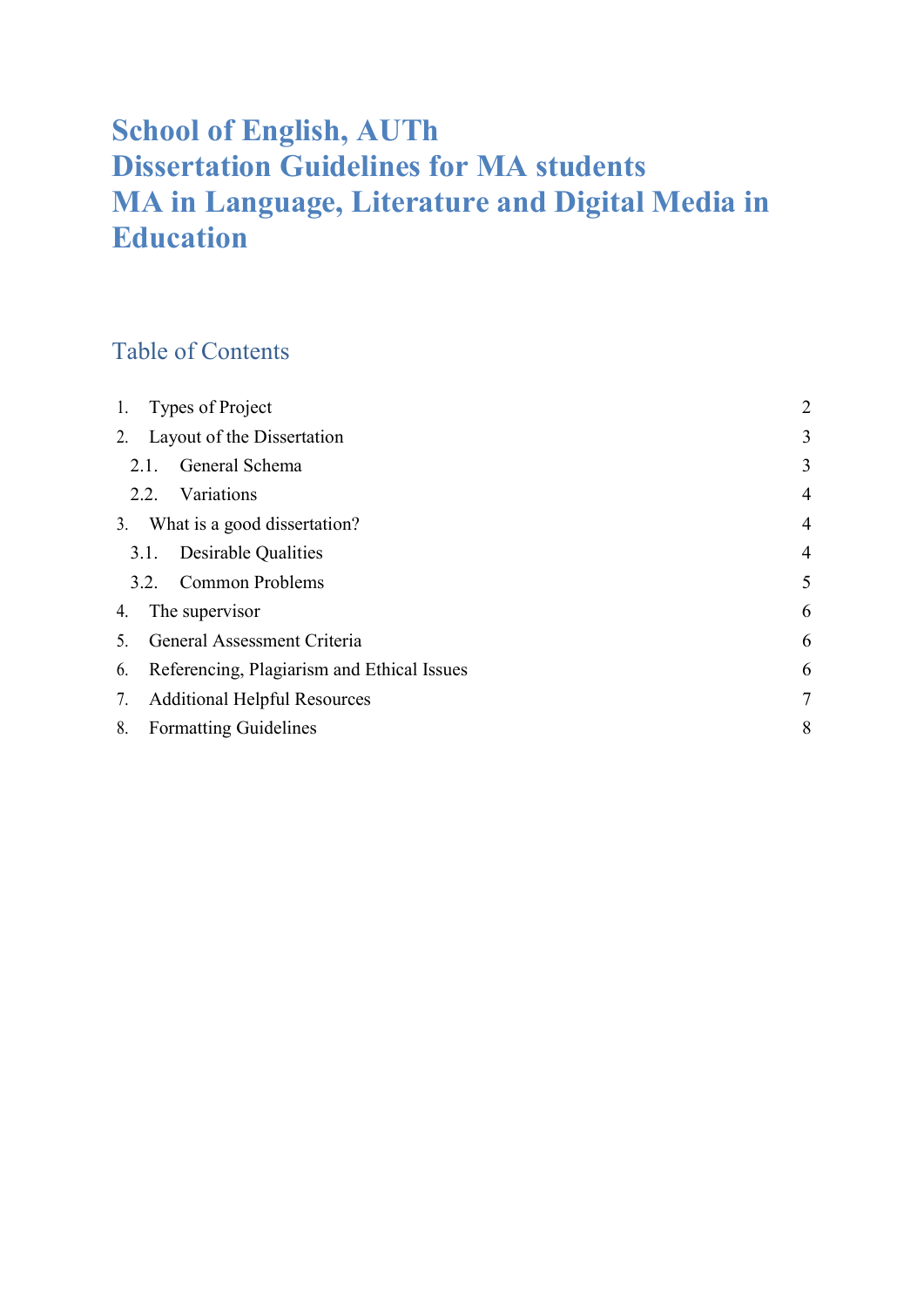## 1. Types of Project

The MA dissertation is limited to a maximum of 18,000 words (including references but not appendices) and takes the form of one of the following projects.

- 1) Empirical: the student carries out a small-scale research project involving data collection, analysis, application of language/literary material and/or digital tools in the educational process, discussion of the results in relation to relevant theoretical frameworks and conclusions.
- 2) Review of the literature<sup>1</sup> on a chosen topic: the student presents an overview of theoretical principles, relevant research work in relation to language, literary material and/or digital tools used in education and provides a critical evaluation of previous research results.
- 3) Application: The student may attempt to work on a case to deal with a practical problem about the way language, literary material and/or digital tools can be used in the classroom. This attempt might not necessarily be successful (i.e. solve the practical problem); however, the dissertation may demonstrate the ability to put to practical use some of the techniques learned in the course.

NOTE: For formats 1 and 3 MA students may need to conduct research in a real classroom environment. Students need to contact their supervisor for advice on getting access to schools.

#### The dissertation should demonstrate:

- $\Box$  The ability to identify a problem, define it and work on it satisfactorily in the time available.
- $\Box$  Good command of relevant and well-chosen literature
- $\Box$  Ability to identify and articulate relationships between previous research and your thesis
- $\Box$  Ability to acknowledge sources appropriately and show an acceptable style of referencing and bibliography
- $\Box$  Good structure, i.e. structure which serves the aims of the study well.
- $\Box$  Good exposition involving a logical analysis and development of relevant issues
- $\Box$  Good understanding of methodology adopted
- $\Box$  Ability to analyse and interpret the findings
- $\Box$  Ability to discuss findings within relevant theoretical frameworks
- $\Box$  Ability to relate the findings to the problem identified
- $\Box$  Good use of the English language

1

<sup>&</sup>lt;sup>1</sup>The term' literature' refers to all the information relating to a subject, especially information written by experts, and includes primary or secondary sources they students may use.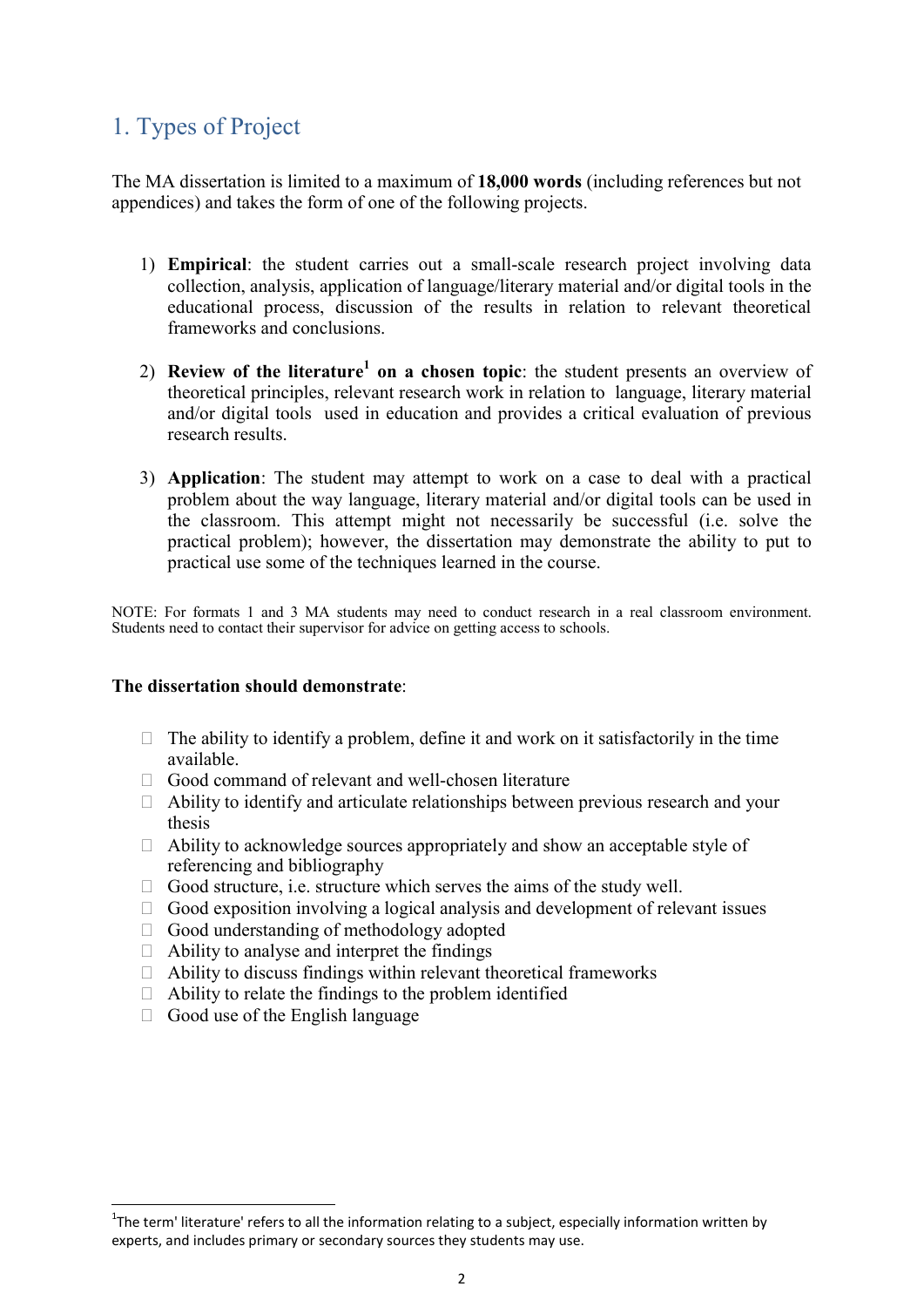## 2. Layout of the Dissertation

## 2.1. General Schema

The schema below offers general guidelines and primarily targets the first and third type of projects (Empirical, Application).

### Abstract

A summary of the problem, aims of the study, methodology adopted and main results

### **Introduction**

### Chapter 1

- $\Box$  Definition of the research question or problem and aims of the study
- $\Box$  Indication of the significance of the problem, the reasons that warrant the proposed study and the benefits the study will provide.
- $\Box$  Brief indication of the methodology to be used
- $\Box$  Brief review of the literature and comparison with previous similar studies.
- $\Box$  Brief analysis of the expected results of the study
- $\Box$  Road map to the rest of the thesis, i.e. chapter overview

#### Main body of Dissertation

#### Chapter 2

Detailed literature review. Sufficient coverage of the literature, proper referencing. Aims of the study. Important: only include literature that is relevant to the research question. Listing references without connecting them to the research conducted disorients the reader.

### Chapter 3

Analysis of the methodology adopted and discussion of the criteria for the selection of the particular methodology: advantages and shortcomings. Explanation as to why other methodology was not adopted.

### Chapter 4

Presentation of the results in relation to the research questions. The chapter should contain graphs and tables for the adequate presentation of results. Where applicable, appropriate statistical analyses of the data need to be included.

### Chapter 5

Detailed discussion of the results in relation to the research questions. Critical evaluation of the findings and interpretation in relation to relevant literature, as expounded in Chapter 2. Limitations and suggestions for further research.

### Conclusion

#### Chapter 6

Overall summary and conclusions. Reference should be made to the research question/problem identified in Chapter 1, and the extent to which this was answered by the findings and analysis provided in the dissertation. Recommendations for further research should also be included.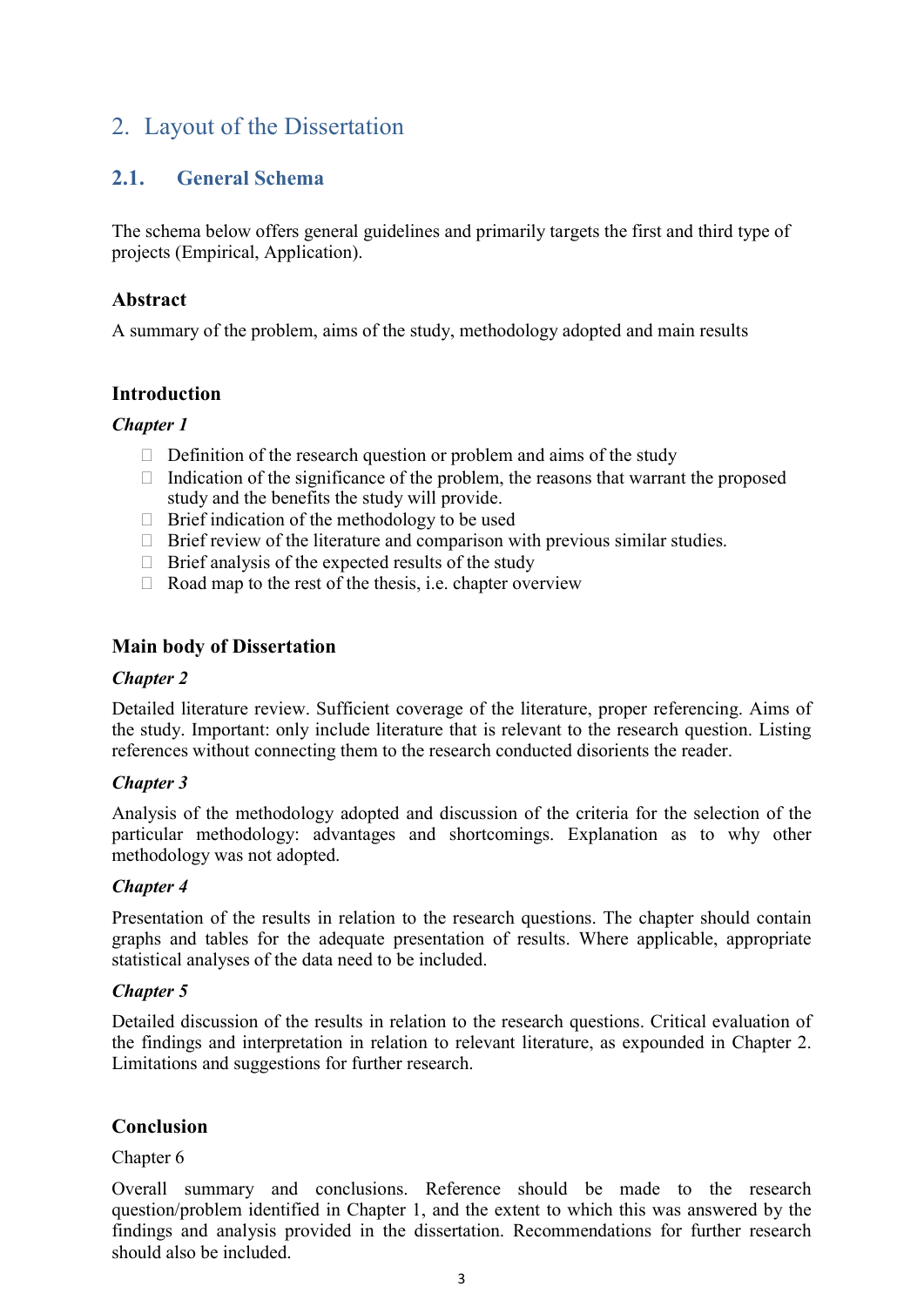#### Bibliography

A full list of bibliography should be provided. Appropriate formatting should be adopted.

#### Appendices

Appendices may be included. These may include tables, charts, and other addenda that are not absolutely necessary to be presented in the main body of the text. Appendices should appear after the bibliography.

### 2.2. Variations

As mentioned, the schema above offers general guidelines and primarily targets the first and third types of project (Empirical, Application). Every dissertation though is unique and may require some combination of the features above, or small or even significant modifications given the research topic. The main body of the dissertation may differ according to the objectives of the study. For example, a Type 2 dissertation should make a much more detailed review of the bibliography, it should classify various theoretical frameworks and methodologies, and report empirical studies which support different theories. Finally, a chapter should be allocated for a critical evaluation of the theoretical and empirical work. Always discuss with your supervisor which dissertation structure is appropriate!

## 3. What is a good dissertation?

## 3.1. Desirable Qualities

#### Introduction

- $\Box$  Clear definition of the problem/research questions
- $\Box$  Definition of the scope/aims of the essay

#### Main Body

- $\Box$  Good presentation of theoretical literature
- $\Box$  Ability to analyse the problem on the basis of the theory
- $\Box$  Awareness of nuances and complexities
- $\Box$  Thorough knowledge of key sources
- □ Variety of up-to-date and relevant sources
- $\Box$  Sound methodology
- $\Box$  Arguments well-supported by appropriate references or research data
- $\Box$  Clearly structured and logically developed arguments
- $\Box$  Evidence of independent research and analysis
- $\Box$  Use of relevant data and examples
- $\Box$  Good organisation, presentation (tables, etc) and discussion of data
- $\Box$  Up to the point presentation, not digressing
- $\Box$  Ability to synthesise and cross-reference sources
- $\Box$  Ability to recognise existing alternative views and identify ambiguities
- $\Box$  Theoretical implications of research

#### Conclusion

 $\Box$  Synthesis of points made in the main body of dissertation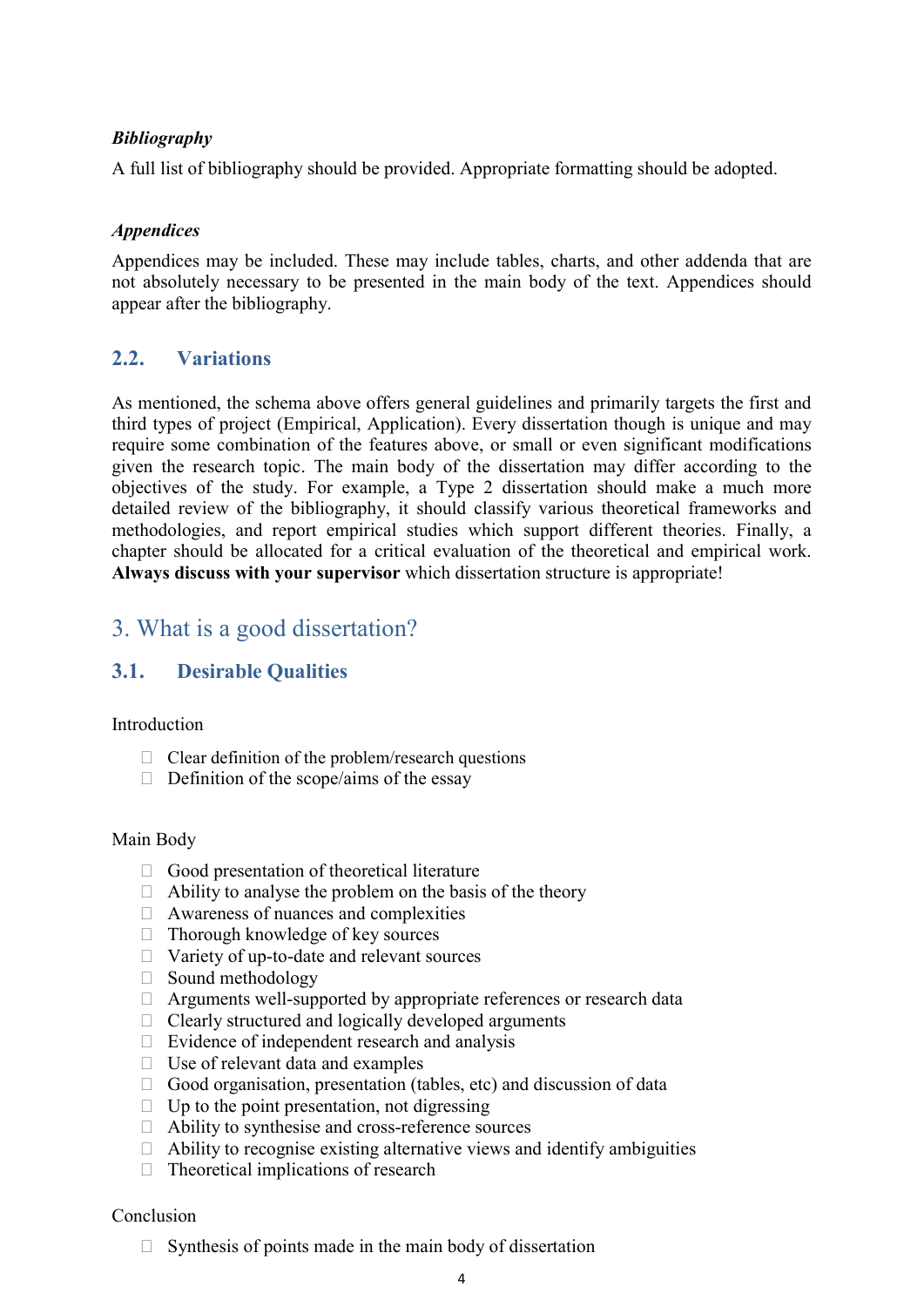- $\Box$  Derivation of logical conclusions
- $\Box$  Clear answer to research questions
- $\Box$  Discuss limitations of research and suggest avenues for further research

#### Throughout

- $\Box$  Proper citation to other people's work / no plagiarism!
- □ Flawless and easy-to-follow text
- □ Extensive proof-reading

#### 3.2. Common Problems

#### Introduction

- $\Box$  No or inadequate introduction
- $\Box$  Vague description of the problem / misinterpretation of the key questions
- $\Box$  No statement of the aims of the study

#### Main Body

- $\Box$  Shallow or no presentation of theoretical literature
- $\Box$  No use of theoretical frameworks in the analysis of the problem or simple description instead of analysis
- $\Box$  Oversimplification and superficiality
- $\Box$  Inadequate knowledge of key primary and secondary sources
- Weak methodology
- $\Box$  Arguments presented as personal views without theoretical support or based on research data
- $\Box$  Unstructured and illogical arguments
- $\Box$  Plagiarism or compilation of extracts from sources
- $\Box$  Irrelevant data and examples
- $\Box$  Bad presentation of data, no discussion of data (tables, figures)
- $\Box$  Poor synthesis of source materials
- $\Box$  Dogmatism, expression of absolute statements
- $\Box$  No discussion of theoretical implications of research
- $\Box$  Not answering research questions explicitly according to results
- $\Box$  Failing to identify limitations of the study
- $\Box$  Not showing practical/pedagogical implications
- $\Box$  Overusing quotes without discussing them
- $\Box$  Using outdated sources
- $\Box$  Overgeneralising the results and making unfounded claims

#### Conclusions

- $\Box$  No synthesis of points
- $\Box$  Conclusions too general, unjustifiable, or unrelated to preceding arguments
- $\Box$  No discussion of research questions
- $\Box$  No discussion of limitations and suggestions for further research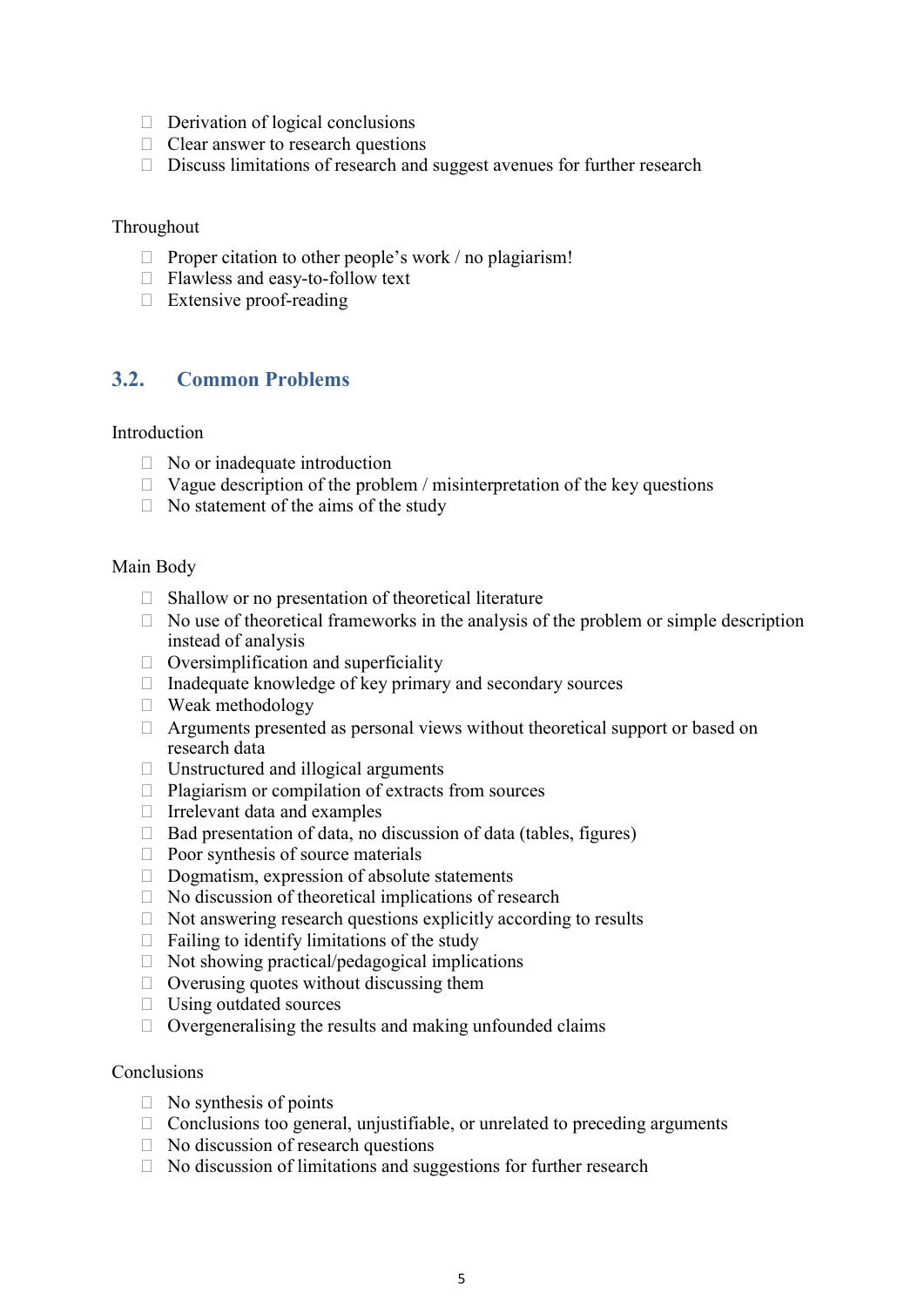## 4. The supervisor

Dissertations are supervised by one member of academic staff.

Overall, a supervisor should:

- $\Box$  explore the student's research interests and suggest relevant literature for a preliminary study
- $\Box$  ask for a dissertation proposal where the specific research topic is stated
- $\Box$  give feedback and agree on the specific topic
- $\Box$  ask for an extended outline of the dissertation which contains
	- the aims and the objectives of the study
	- a summary of the review of the literature
	- a proposed structure of the dissertation
	- the proposed methodology
	- a list of bibliography that the student intends to cover the aims and the objectives of the study
- $\Box$  agree on the outline or propose changes
- $\Box$  advise students on methodological issues and on how to overcome difficulties
- $\Box$  meet regularly with the student, keep track with the pace of their work, ask for drafts and provide feedback
- $\Box$  support the student but also promote student independence and autonomy in carrying out the research
- $\Box$  evaluate the final report by assessing the level of understanding, clarity in the exposition of the issues analysed, the quantity and the quality of the bibliographical sources used, the soundness of methodology, the discussion of results (see below) as well as the degree of independence of the student in carrying out the research.

## 5. General Assessment Criteria

The supervisor needs to evaluate:

- $\Box$  The structure of the dissertation (i.e. presence of introduction, review of literature, main body, discussion, conclusion)
- $\Box$  The content (extent and quality of bibliographical research, analytical ability, methodology, critical synthesis of results and validity of conclusions)
- $\Box$  Overall presentation (specified length, legibility, accurate spelling, correct syntax, correct punctuation, appropriate presentation of references)

## 6. Referencing, Plagiarism and Ethical Issues

Make sure that throughout the dissertation you report and cite relevant research appropriately. Failing to do so constitutes plagiarism, a serious academic offence. You can read more about plagiarism and how to avoid it here: https://www.lib.auth.gr/el/πνευματικά-δικαιώματαλογοκλοπή.

It is better to paraphrase (always with appropriate citation) than to quote from your source; however, you may use a limited number of short quotations that you think are very important. In that case, you need to enclose the original text taken directly from the source within quotation marks and provide the reference and page number, e.g. "Because phonological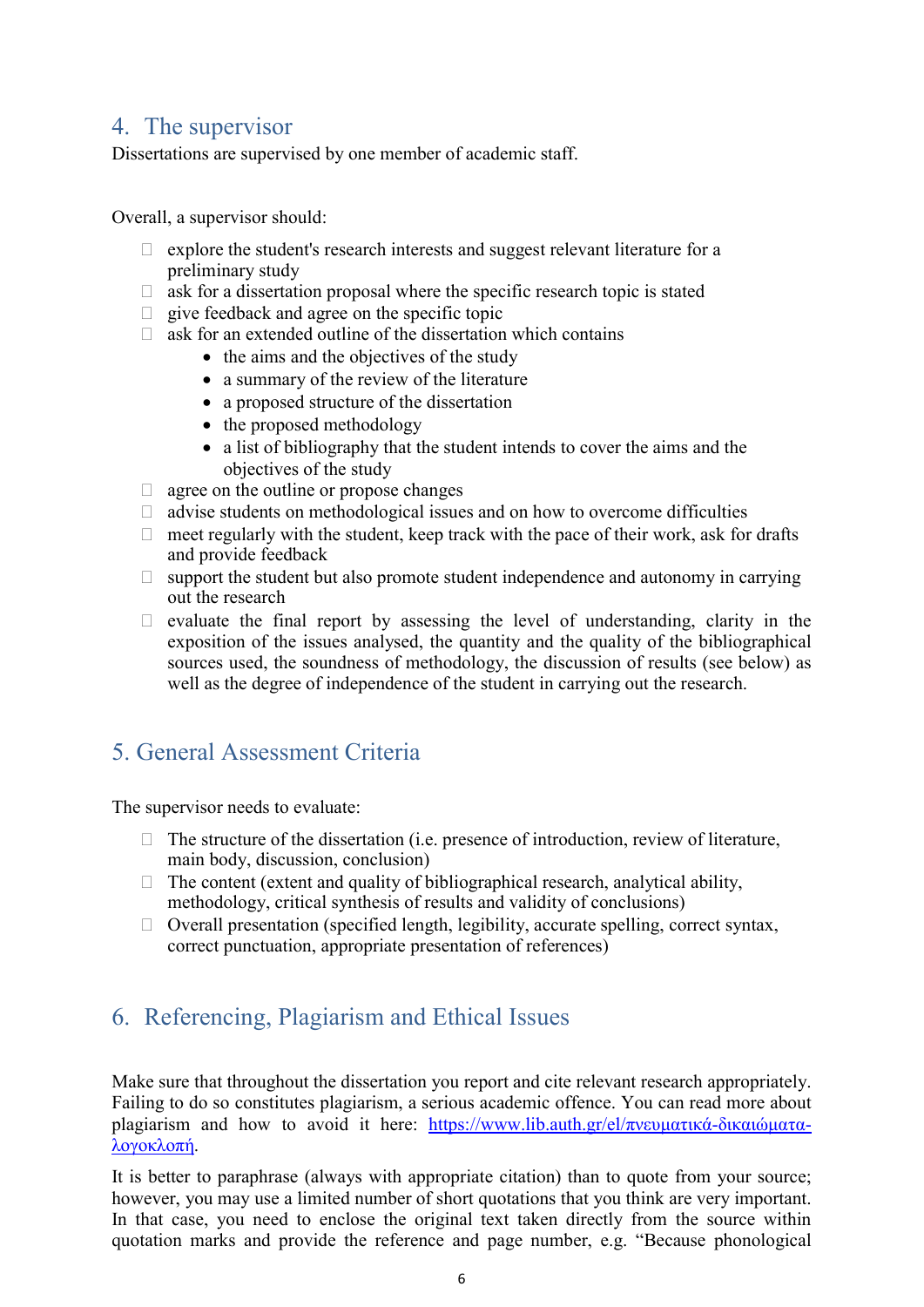theory dating back to work by Trubetzkoy (1939), Hockett (1955), Jakobson (1962), and Jakobson et al. (1963) has characteristically been concerned with explaining and modelling cross-linguistic variation, typology has become largely inseparable from most research in phonology (Gordon 2016: 1)". When paraphrasing, use your own wording to describe research work and cite the relevant sources, e.g. "Smith (2015) reported that … ".

In terms of citation conventions, you may follow the format adopted by the APA (http://www.apastyle.org/manual/index.aspx), the LSA guidelines (see Section 7 below), the MLA or any of the major journals of the field. Consult with your supervisor. Regardless of your choice, ensure that you follow the style suggested by the same source for both in-text citations, as well as for the full bibliography at the end of the dissertation.

Finally, you should ensure that your research conforms to the University Code of Deontology (esp. Chapter 4) available at:

https://www.rc.auth.gr/Documents/Static/OperationFramework/research\_deontology\_principl es.pdf.

## 7. Additional Helpful Resources

- $\Box$  Pérez Cañado María Luisa and Barry Pennock-Speck. 2010. *Writing and Presenting a* Dissertation on Linguistics, Applied Linguistics and Culture Studies for Undergraduates and Graduates in Spain. Universitat de València.
- $\Box$  Practical Guidelines for Writing a Paper in Linguistics, 2010. University of Jena: http://www.anglistik.uni-jena.de/wpcontent/pdfs/linguistik/Practical%20Guidelines%20for%20Papers%20in%20Linguis t ics\_2010.pdf
- $\Box$  How to write an essay in Linguistics, 2013-4, University of Edinburgh http://www.lel.ed.ac.uk/~lhlew/WritingGuidance.pdf
- $\Box$  How to write abstracts: Model abstracts by the Linguistic Society of America (LSA) http://www.linguisticsociety.org/resource/model-abstracts
- $\Box$  How to provide glosses for linguistic data: The Leipzig Glossing rules (ed. 2015) https://www.eva.mpg.de/lingua/pdf/Glossing-Rules.pdf
- $\Box$  Guidelines for in-text citation and full bibliography following the LSA Unified Style for Linguistics (2007) http://www.linguisticsociety.org/sites/default/files/stylesheet 0.pdf
- Tutorials on MLA:
	- $\blacksquare$  http://www.youtube.com/watch?v=wljCiv8FX40
	- http://www.youtube.com/watch?v=22CPQoLE4U0
	- http://www.youtube.com/watch?v=3UF9uonKnx8
- **MLA 8th Edition:** 
	- http://library.williams.edu/citing/styles/mla.php
	- https://owl.english.purdue.edu/owl/resource/747/01/
	- https://www.youtube.com/channel/UCgVqKEU\_v6WXOSlgP440MPA\
	- $\bullet$  https://www.youtube.com/watch?v=24Y31UrG2q4&list=PL4917D9E21FA6EDFF